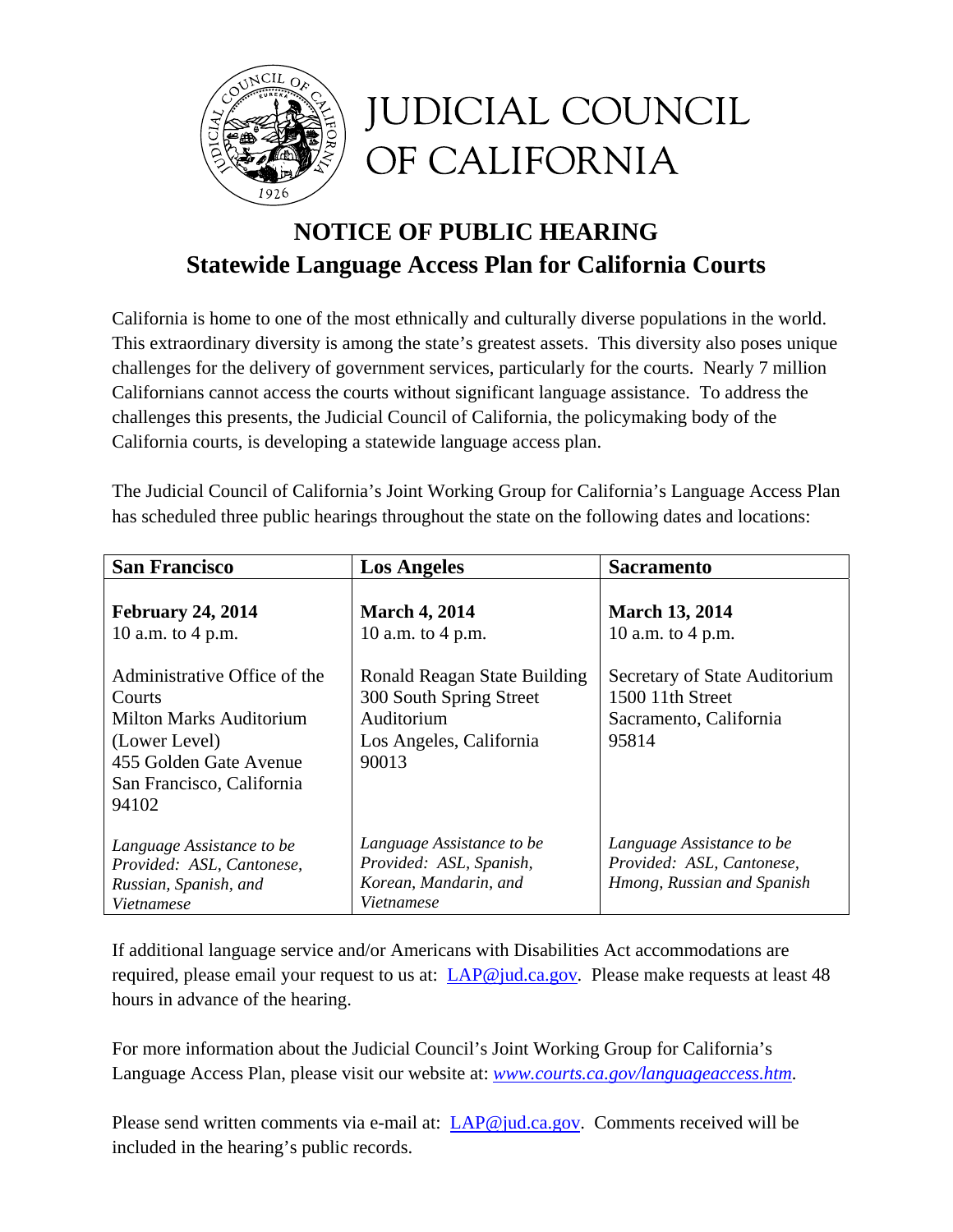

 ADMINISTRATIVE OFFICE OF THE COURTS 455 Golden Gate Avenue San Francisco, CA 94102-3688 Tel 415-865-4200 TDD 415-865-4272 Fax 415-865-4205 www.courts.ca.gov

# FACT SHEET **January 2014**

## **Language Access**

California is home to one of the most ethnically and culturally diverse populations in the world. This extraordinary diversity is among the state's greatest assets. This diversity also poses unique challenges for the delivery of government services, particularly for the courts. Nearly 7 million Californians cannot access the courts without significant language assistance. To address the challenges this presents, the Judicial Council of California, the policymaking body of the California courts, is undertaking the development of a statewide language access plan that will provide a consistent direction for language access throughout the judiciary.

#### **What is Language Access?**

Language access allows limited-English-proficient (LEP) individuals access to a wide range of services. As defined by the U.S. Department of Justice, LEP individuals are persons who do not speak English as their primary language and have a limited ability to read, write, speak, or understand English.

In California, the most diverse state in the country:

- Over 200 languages are spoken;
- 40% of households speak a language other than English;
- Nearly 7 million speak English "less than very well"; and
- 20% of Californians cannot access the court system without language help.

Source: U.S. Census Bureau

#### **How Language Access Impacts Court Users**

Court users come to courthouses because they have a problem that they cannot resolve on their own.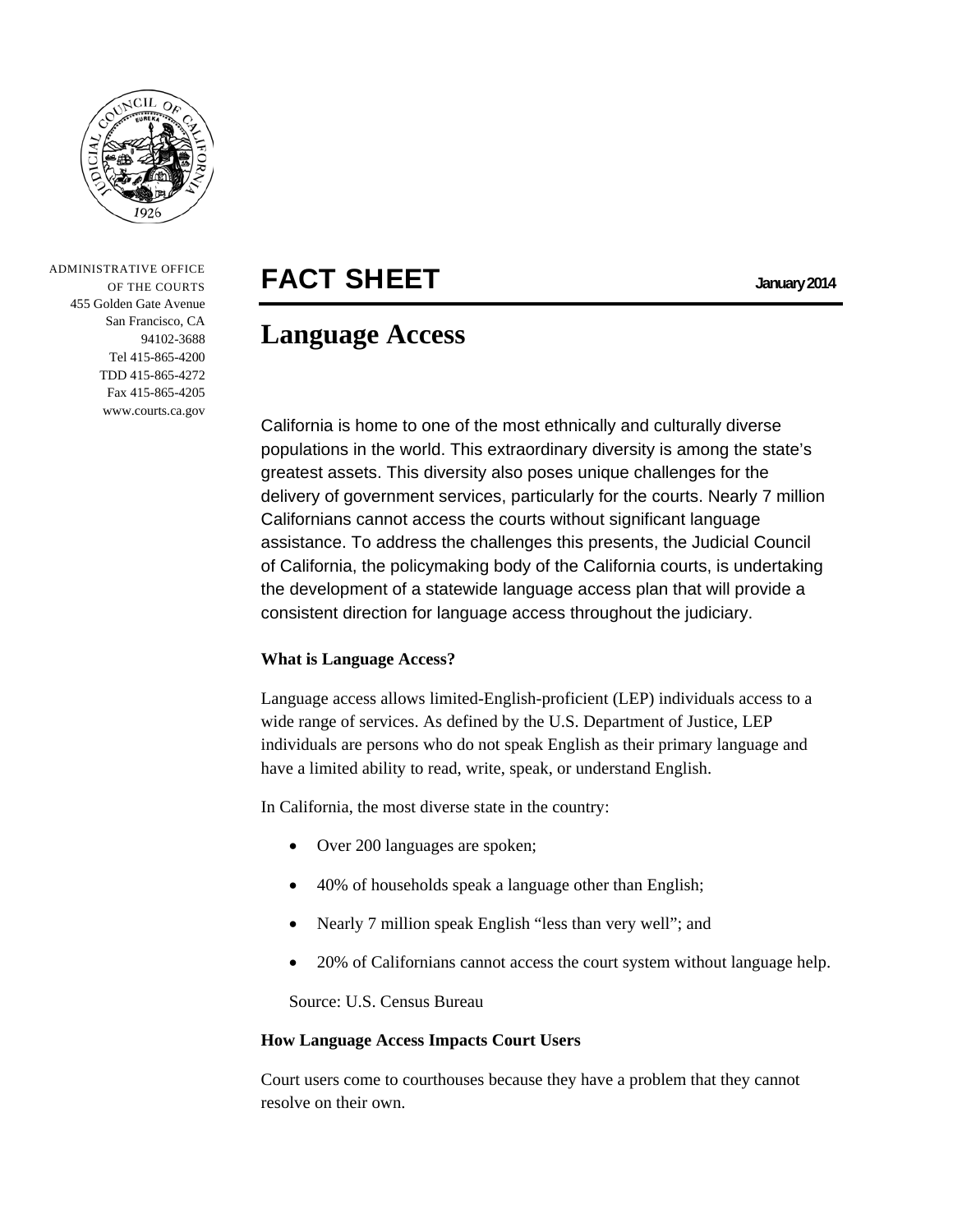*Language Access Page 2 of 3* 

Without proper language assistance, LEP court users may be excluded from meaningful participation in the judicial process. Many LEP litigants appear without an attorney, and courts invariably are forced to have friends and family members act as interpreters, who may not understand legal terminology or court procedures. Further, LEP court users' language needs are not limited to the courtroom; the need for language assistance extends to all points of contact with the public, including self-help centers, court-connected clinics, and beyond.

Extensive language assistance has been and continues to be a priority in the state's courts, including providing court interpreters for many types of cases. However, the California judicial branch has long supported the need to further expand language access services in the courts. The courts are searching for new solutions for these issues, including more efficient use of existing resources to help improve and expand language access around the state.

#### **Joint Working Group for California's Language Access Plan**

Equal access to justice and to the courts for all, regardless of an individual's ability to communicate in English, is a fundamental goal of the California judicial system. The Judicial Council created a Joint Working Group devoted to development of a California Courts Statewide Language Access Plan (LAP). Harnessing the expertise of its members and extensive public and stakeholder feedback, the Joint Working Group plans to submit a draft LAP to the Judicial Council in June 2014, and a final revised plan in December 2014. The LAP will:

- Identify existing efficiencies that can enhance language access for all LEP court users;
- Propose an incremental, multiyear approach to enhancing language access in the California courts; and
- Design a strategy for developing the additional resources needed for full language access.

#### **Public Participation**

There are three ways that you can actively be involved in helping to shape California's LAP:

- Attend and participate in upcoming public hearings;
- Provide written comments, suggestions, or ideas; and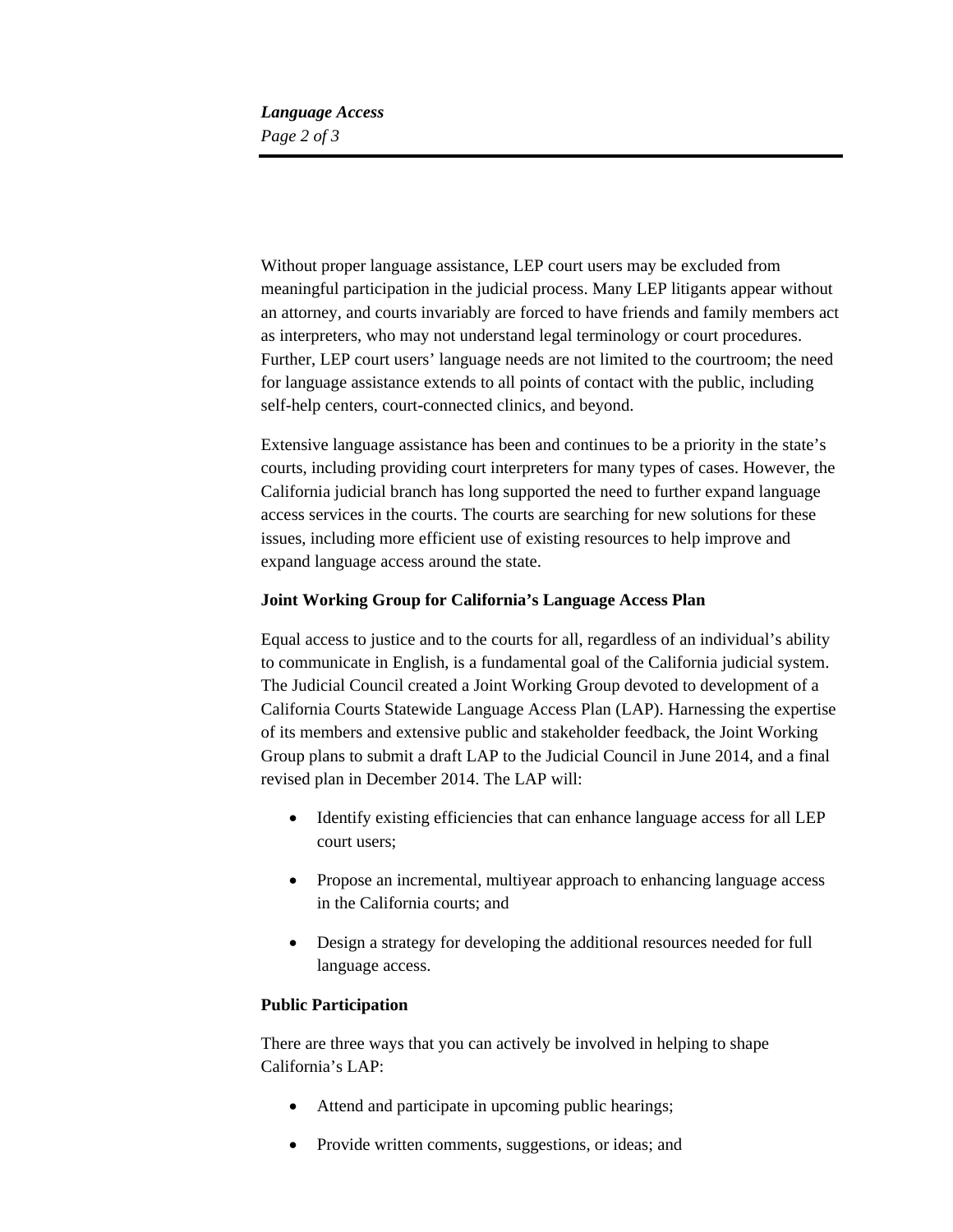*Language Access Page 3 of 3* 

> Keep informed about the progress of the plan and share information with your communities.

#### **Opportunities for Public Comment**

The Joint Working Group for California's Language Access Plan would like your input to help prepare draft recommendations for policy and procedural changes that may help to improve language access for all of California's limited-Englishproficient court users. Visit the California Courts "Language Access" web page for news updates, including information regarding upcoming public hearings.

#### *Contact:*

Douglas Denton, Senior Court Services Analyst Court Language Access Support Program (CLASP) 415-865-7870, douglas.denton@jud.ca.gov

#### *Additional resources*:

- *http://www.courts.ca.gov/languageaccess.htm*
- *http://www.courts.ca.gov/courtinterpreters*
- *www.courts.ca.gov/selfhelp.htm*
- *www.sucorte.ca.gov*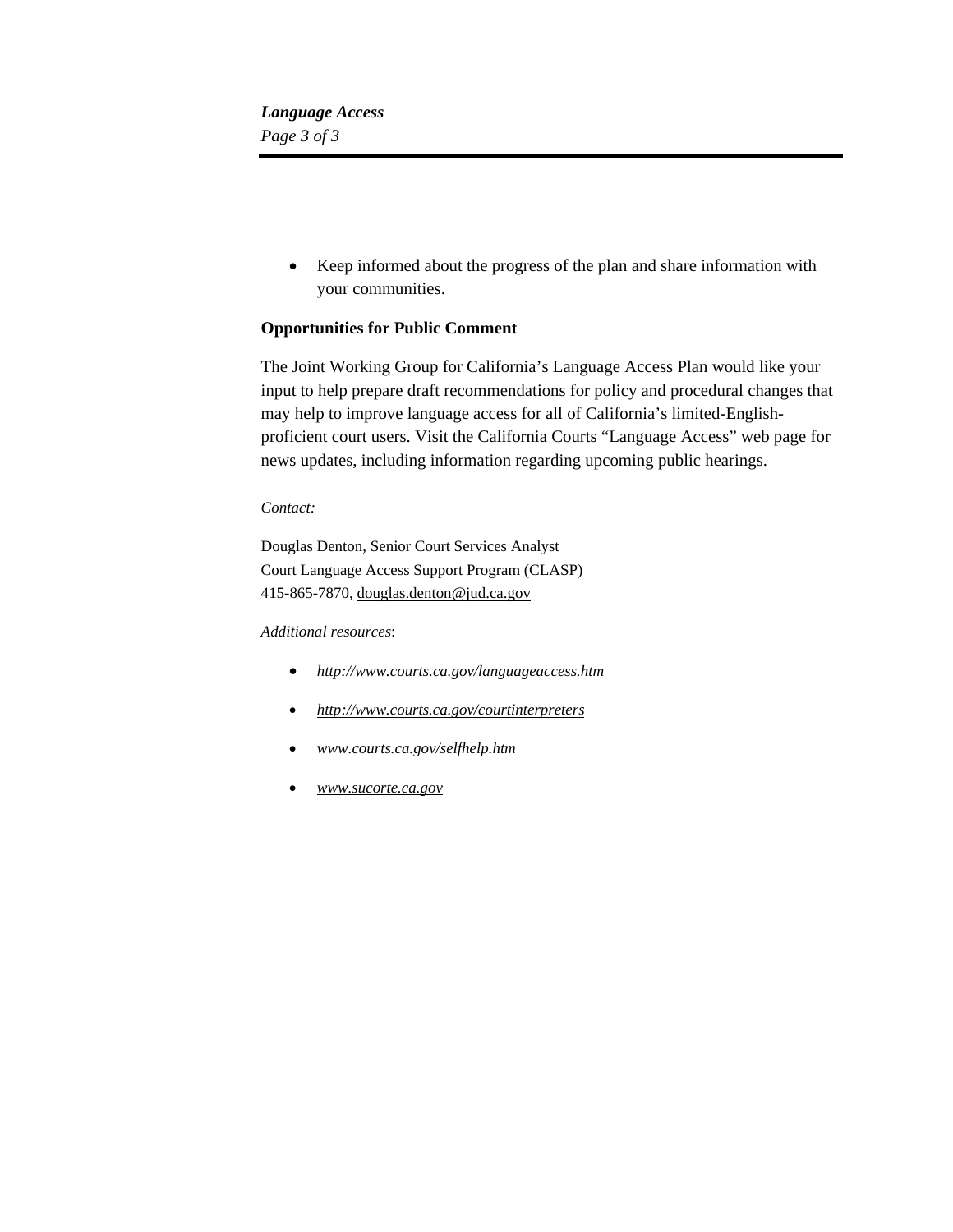- I. Introduction by Chief Justice (to include California's commitment to language access and briefly review the state's top languages and limited English proficient (LEP) demographics)
- II. Executive Summary and Goals of California's Language Access Plan
	- A. Establish Standards for Language Access Services at All Points of Contact with the Court
	- B. Improve Early Identification of LEP Court Users and Data Collection
	- C. Identify Best Practices for Providing Effective Language Access Services
	- D. Identify Areas for Judicial Branch Training
- III. Identification of Language Needs
	- A. Most Recent Data Collected for California (at state level and at court‐use level)
	- B. Best Estimate of Language Needs Based on Existing Data
	- C. Assessment and Prioritization of Essential Services to Provide Meaningful Access
	- D. Recommendations
		- 1. Earliest possible identification of language needs
		- 2. Improve data collection (for example, would explain how improved data collection can support funding requests for a gradual expansion of services, and identify gaps in data that can be addressed by the 2015 Language Need and Interpreter Use Study)
- IV. Legal Standards for Providing Language Access
	- A. When an Interpreter Is Required to Be Provided (current legal standards)
	- B. Proposed Rule and Statutory Revisions (based on Judicial Branch leadership decisions)
- V. Language Access During Court Proceedings
	- A. Provision of Qualified Professional Interpreters
		- 1. Standards and protocols for interpreter provision (existing and proposed)
			- i. Definition of "qualified" interpreter and standards for appointment and confirmation of qualifications
		- 2. Efficiencies in interpreter use (including calendaring)
			- i. Explore existing practices and provide best practices
			- ii. Court interpreter scheduling software (Possible recommendation to implement a statewide scheduling system for court interpreters, in order to achieve greater efficiencies, improved data collection, and better reporting to the courts and public)
		- 3. Prioritization of cases and type of proceeding when there is limited availability of credentialed court interpreters (beyond currently mandated)
		- 4. Standards and protocols for remote interpreting for court proceedings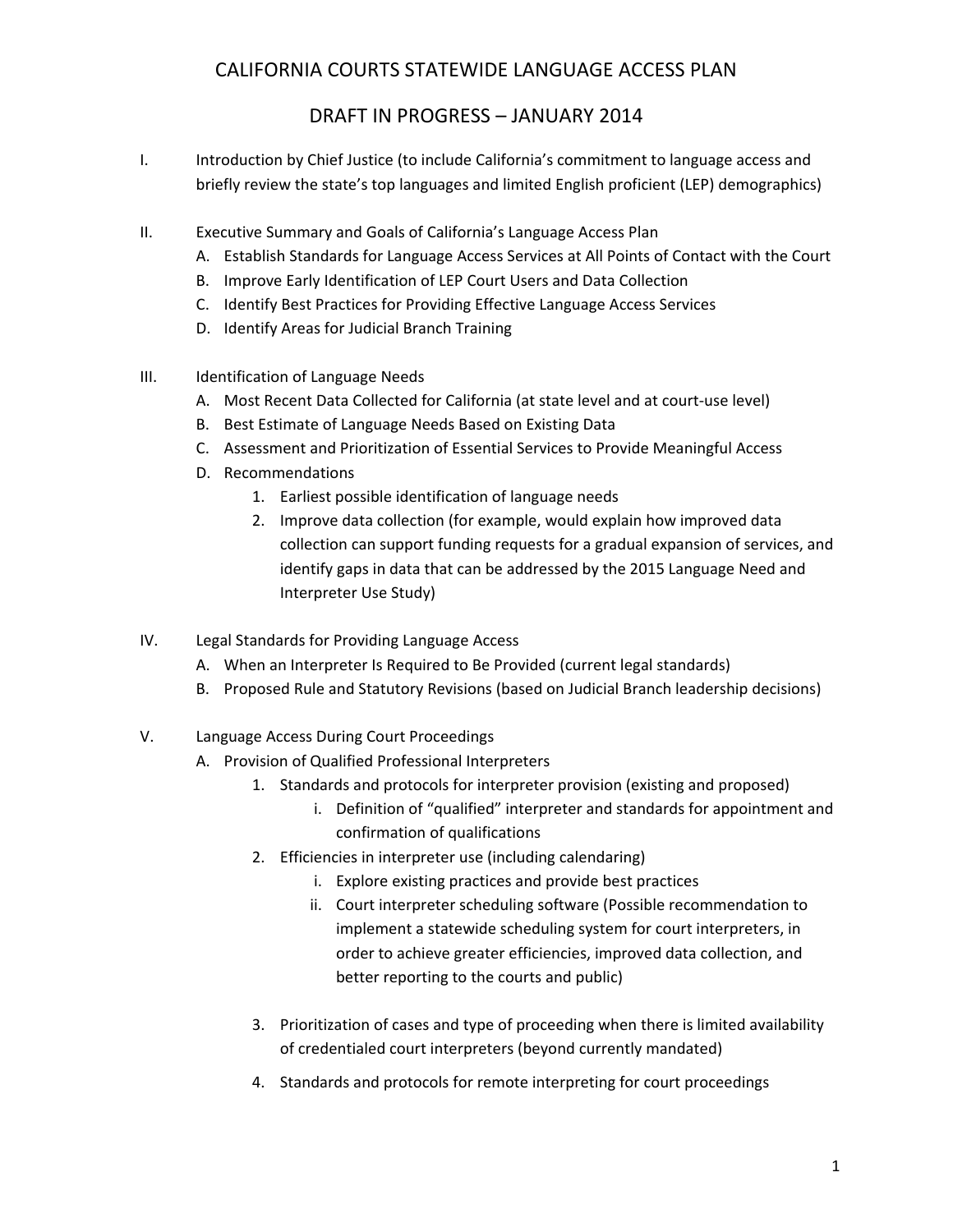- B. Recommendations for Use of Bilingual Staff and Other Language Access Tools for Courtroom Access and Management
	- 1. Bilingual courtroom staff (for example, bilingual clerks, bailiffs, or volunteers and self-help staff to help address pre- and post-proceeding issues)
	- 2. Technology and multimedia tools (for example, multilingual videos on court procedures before calendar; remote interpreting for bench officer's explanation of courtroom protocol)
	- 3. Multilingual signage and translations of common courtroom resources (for example, advisement and waiver forms, referrals to community, continuances, referral slips to other court department or activity, etc.)
- VI. Language Access Outside Courtroom Proceedings
	- A. Identification of Points of Contact Outside Court Proceedings
	- B. Court Interpreters
		- 1. Recommendations for areas in which court interpreters would be required
		- 2. Standards for appointment of interpreters outside the courtroom (for example, in a mandated mediation, an interpreter for each party/person that needs one. Other recommendations, for example, qualifications of interpreters)
		- 3. When, if ever, video remote interpreting and remote interpreting would be used
	- C. Bilingual Staff
		- 1. Recommendations for effective use of bilingual staff
		- 2. Strategies for early identification of LEP court users
		- 3. Sharing of bilingual staff and use of technology for distance services
	- D. Technology
		- 1. California Courts website
		- 2. Audio/Visual Information (for example, kiosk with court information in multiple languages; videos available in multiple languages available at the courthouse or online; etc.)
		- 3. Remote Access (remote interpreting)
		- 4. Multimedia tools
	- E. Access for Court‐Mandated or Court‐Referred Services
		- 1. If provided by court staff (for example, Family Court Services mediators, settlement conference judges, etc.) – recommend standards and protocols
		- 2. If outside the court's control (for example, psychologists, social workers, probation, treatment programs) – recommend collaboration and coordination toward access, standards for courts as related to referrals/partnerships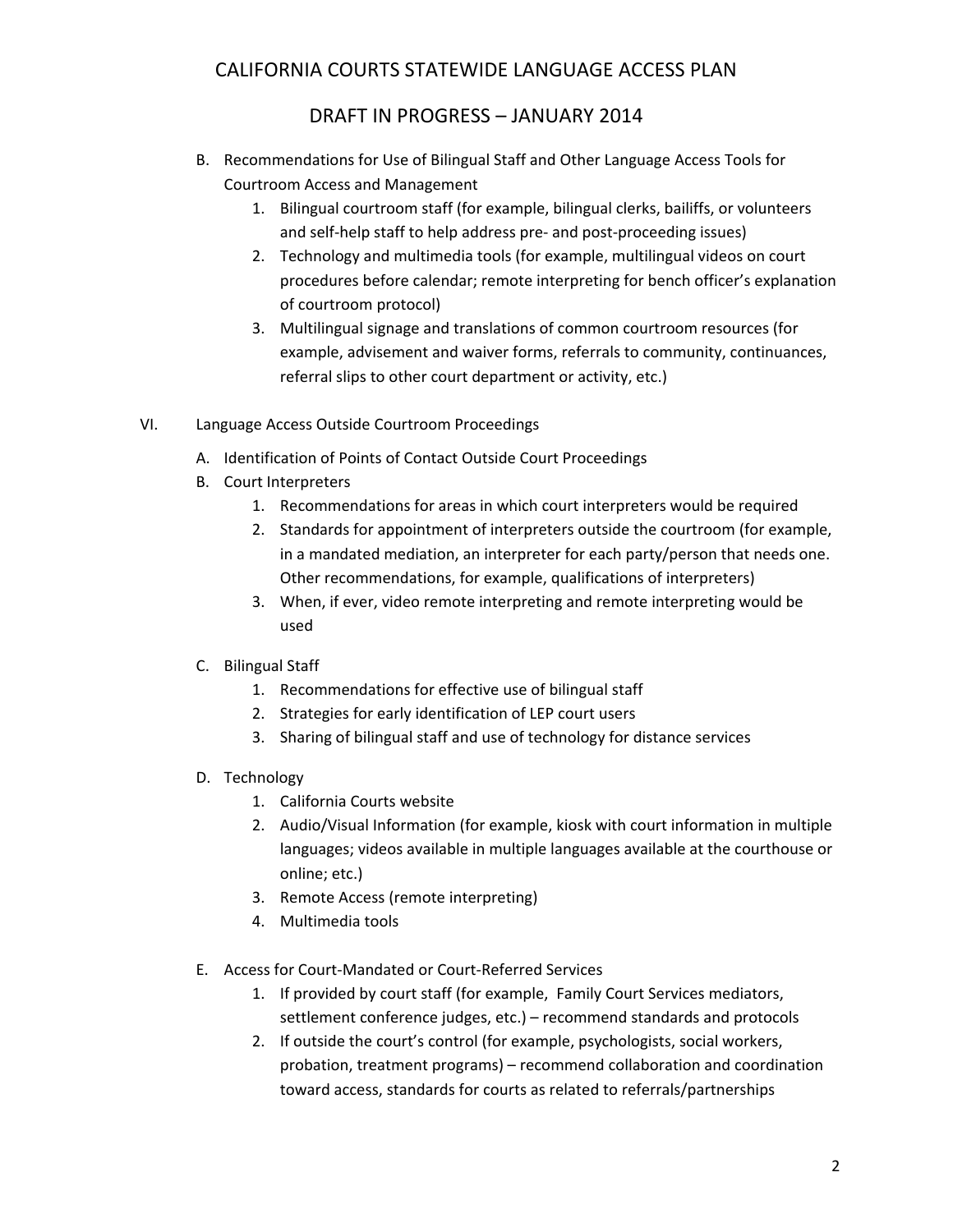- VII. Translation and Signage
	- A. Translation Protocol for Quality Control, Consistency, and Updating
	- B. Prioritization of Signs, Materials, and Forms for Translation
		- 1. Determination of languages to be translated
		- 2. Consideration for alternate methods to reach low literacy populations, such as video or audio
	- C. Dissemination of Translations
- VIII. Qualifications and Training of Language Access Providers
	- A. Interpreters
		- 1. Recruitment strategies
		- 2. Credentialing/testing
		- 3. Professional standards and ethics, and continuing education
		- 4. Training in mandated areas, plus those recommended for expansion in civil and in technologies (for example, video remote interpreting) that may be used
		- 5. Continuing qualifications and complaint process
	- B. Bilingual Staff
		- 1. Recruitment strategies and best practices for hiring bilingual staff
		- 2. Oral proficiency requirements for bilingual staff Note: CA now has bilingual oral proficiency exams, but no standard has been set for bilingual court staff
		- 3. Training and continuing education
		- 4. Complaint processes
	- C. Translators
		- 1. When credentialed interpreters are used for translation, qualification and training of interpreters applies (explore if additional recommendations are required)
		- 2. When outside translators are used, translation protocol to include quality control for translators, requiring certification/accreditation and continuing education
		- 3. Complaint process for problems with translations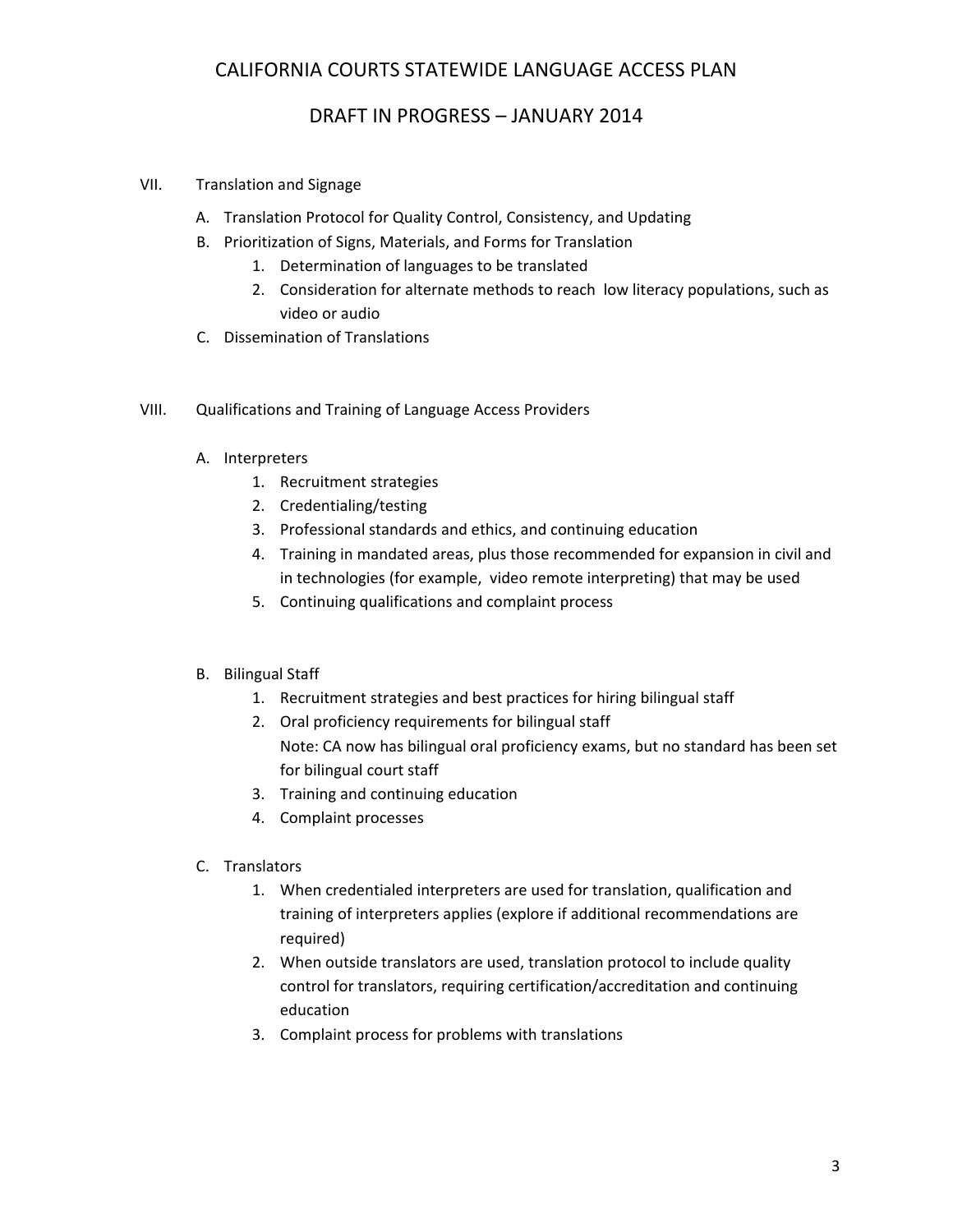- IX. Judicial Branch Training
	- A. Judicial Officers
		- 1. Working with LEP court users and cultural competency
		- 2. Working with language access providers
			- i. Bench card(s) for judicial officers regarding use of court interpreters (Note: this product is in progress)
			- ii. Working with technology to provide language access (for example, guidelines similar to existing recommended guidelines for ASL VRI‐ interpreted events)
	- B. Court Administrators and Court Staff
		- 1. Working with LEP court users and cultural competency
			- i. Working with language access providers (for example, when to use professional interpreters, as opposed to other language service providers; how to work with a court interpreter; etc.)
		- 2. Working with technology to provide language access
			- i. Recommended guidelines for providing assistance remotely
			- ii. Use of website and multi‐media tools to assist LEP court users
			- iii. Availability and location of translated materials and court forms
	- C. Court‐Appointed Professionals
		- 1. Working with LEP court users and cultural competency
		- 2. Working with language access providers
- X. Outreach
	- A. To Court Users and the Public Generally
		- 1. Rights and standards for language access
		- 2. Resources
	- B. To Community Providers, Particularly Those Serving LEP Populations
		- 1. Availability of services
		- 2. Criticality to the court of community provider's services to meet the goals of California's Language Access Plan
	- C. To Justice Partners
		- 1. Responsibilities and standards
		- 2. Resources